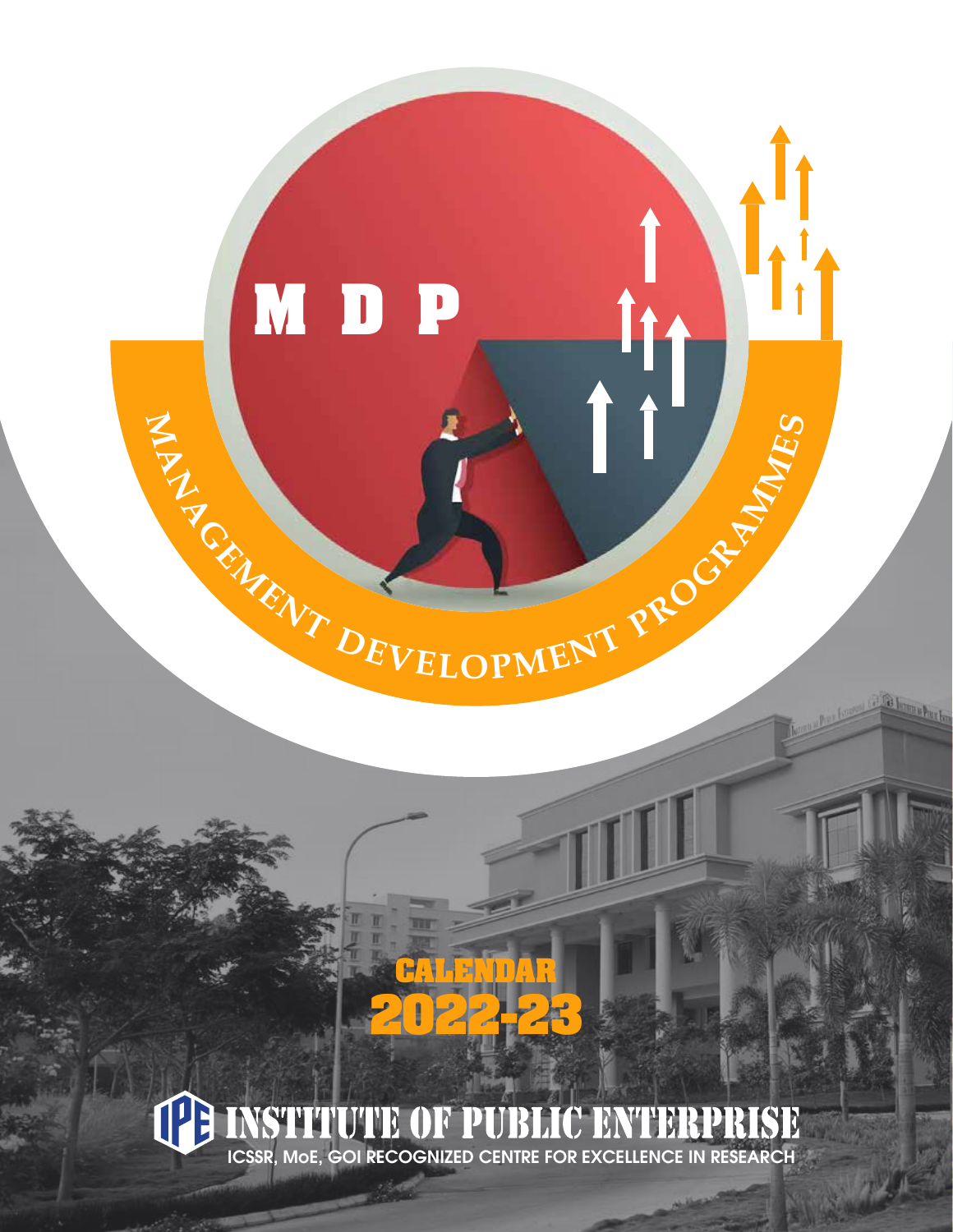## Message from the Director

#### **Welcome to the Institute of Public Enterprise (IPE)!**

**Welcome to Excellent**<br>IPE is one<br>in India. St<br>of Excellen IPE is one of the leading management institutions in India. Started in 1964, it is recognized as a Centre of Excellence by the Indian Council of Social Science Research (ICSSR), Ministry of Education, Government of India.

> It has trained many IAS, IPS and IFS officers. It has conducted till date around 1000 Management Development Programmes (MDPs) for Senior Executives of both Public and Private Sector Enterprises. It has also undertaken a number of research and consultancy assignments as per the needs of the Government, Public and Private Sector Enterprises / Corporations on a continuous basis. IPE conducts both Open and In-house MDPs. The training calendar provides a bird's-eye view of the various topics on which MDPs are organized. Besides, IPE also organizes tailormade MDPs as per the requirements of organizations.

> It offers a variety of two-year fulltime Post Graduate Diploma in Management (PGDM) programmes approved by the All India Council of Technical Education (AICTE) such as PGDM, PGDM-Banking, Insurance and Financial Services, PGDM-International Business, PGDM-Marketing, and PGDM-Human Resources Management. IPE is also ranked well

among the leading Business Schools in India in various Ranking Surveys (e.g., 19th rank nationally in Times B-School Ranking Survey 2021; 25th rank nationally in Business Standard 2021 Rankings; 17th rank in CSR-GHRDC B-School Ranking Survey 2021; 11th rank in top B-Schools in South India, Business Today, 2021).

IPE's city campus is located in the Osmania University campus and the main campus is located in a sprawling 22-acre state-of-the-art campus at Shamirpet, Hyderabad. It has an academic and administration block, a modern knowledge-center (library) which provides access to more than 5,000 National and International journals, 40,000 books, highly useful management-related software, a wellequipped auditorium, food court and several sports facilities. The campus also has excellent facilities to accommodate the MDP participants.

IPE has an eminent Board of Governors comprising renowned senior Government officials, policy makers, academicians, and industry captains. Our Board is led by the President, Shri K Madhava Rao, IAS (Retd.), who is a former Chief Secretary, Government of Andhra Pradesh and Election Commissioner, Government of Andhra Pradesh (combined state).

We welcome you to the portals of IPE to enrich yourself with knowledge, skills and best practices in various domain areas of management with rewarding experiential learning through our MDPs. We are also willing to conduct online MDPs if that suits your organizational requiems.

**Prof. S. Sreenivasa Murthy Director, IPE**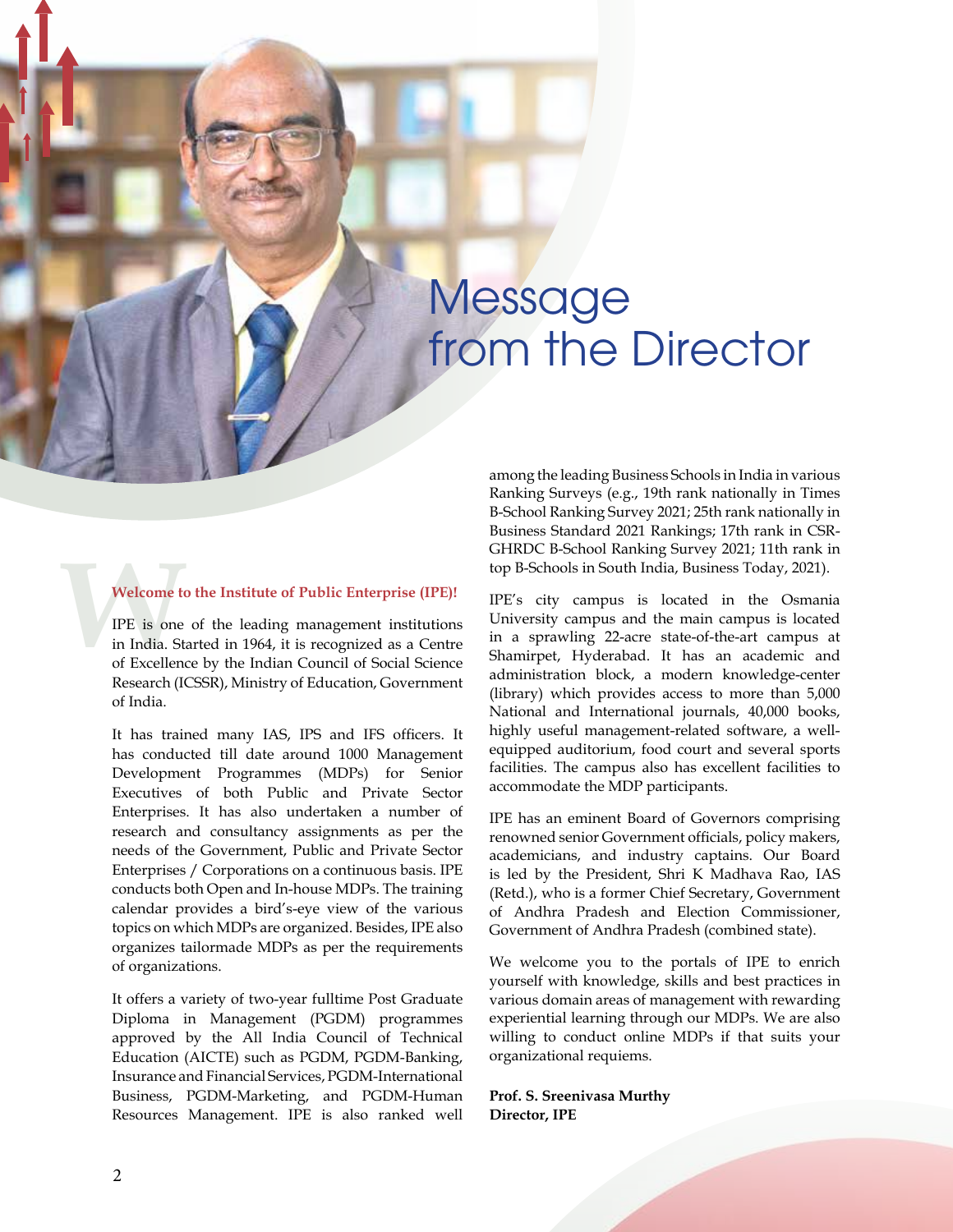

## About IPE

The Institute of Public Enterprise (IPE) was established in 1964 as an autonomous non-profit society for imparting training to the executives of the public sector enterprises. Given the immense responsibility of charting a new path for the country, the public sector enterprises needed executives trained in managerial and leadership skills. These skills were essential for the efficient and effective conduct of various domain related activities in these enterprises. IPE was conceived as a premier institution for designing and delivering the training programmes for those executives and thus became a part of the nation building. From then onwards, IPE has been in the forefront of conducting training programmes in different domains for the benefit of these enterprises.

Given the emphasis on executive development, IPE has worked in close collaboration in research and consultancy activities with these enterprises. These activities have helped IPE to gain rich insights about the functioning of the public sector enterprises which helped in customizing the training programmes to meet the needs of the executives from time to time. The IPE faculty members have been appreciated for their in-depth and critical inputs during the design and delivery of the training programmes.

IPE has a very successful track record of running MDPs over a long period of time. IPE also has a strong Research and Consultancy Division, which provides consulting services and undertakes research projects for various national organizations. The Institute has been recognized as a 'Center of Excellence' by the Indian Council of Social Science Research (ICSSR), Ministry of Education, and Government of India.

IPE is also a premier AICTE approved Management Institute focusing on transforming students into leaders of tomorrow in organizations and society. In 1995, the Institute launched its first two year full-time Post Graduate Diploma in Management (PGDM) program to provide skilled human resources to meet the requirements of industry. Keeping in view the market demand, the Institute also launched sector-specific PGDM programs in the areas of Marketing, Banking Insurance and Financial Services, International Business and Human Resource Management.

IPE is consistently ranked among the leading B-Schools in India in most well-known ranking surveys. IPE has also been awarded a premium accreditation label of the SAARC region, 'The South Asian Quality Assurance System' (SAQS). Over the years IPE has won several awards and honors for its academic & research excellence.

The Governance of the Institute is overseen through a Board of Governors composed of eminent policy makers, academicians, and CEOs of public and private sector enterprises.

#### **VISION**

To become an institute of choice for social science research and management education and contribute to the excellence of organizations and society.

#### **MISSION**

To anticipate and respond to the needs of social science and management research of the government, corporate and social sectors through its multidisciplinary competency in social science research and management education.

AACSE

#### **APPROVALS AND ACCREDITATIONS MEMBER OF**







lember of EUROPEAN FOUNDATION FOR MANAGEMENT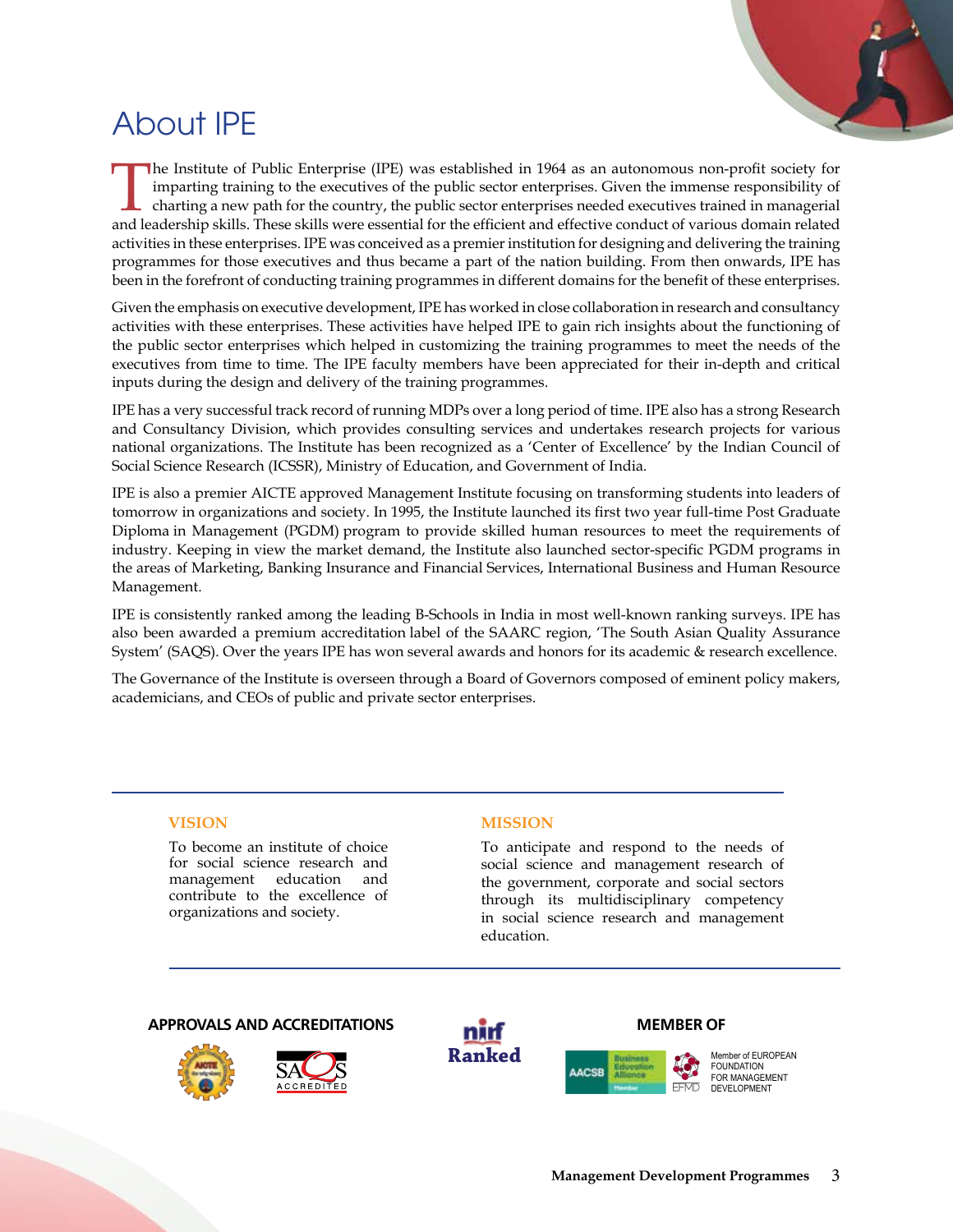### Learning and Development Interventions by IPE

The landscape of learning has changed as the pandemic engulfed the world but fortunately **L** new modes of learning have evolved. The content and the process of learning have altogether changed given the changes that have taken place in the last couple of years. The Learning and Development Interventions have transformed as more and more organizations shifted to online mode. The need for quenching the thirst for learning has compelled the organizations to explore new ways of learning, whereby, digital learning has taken over the physical mode. The organizations which faced 'once in a life time crisis' felt the need for hitting Refresh button of executive development by imparting new skills and competencies.

The focus on learning has increased all the more in the post pandemic era as the organizational landscape has greatly changed. The organizations have moved earth and heaven to impart new skills to their employees in the post pandemic world. The Institute of Public Enterprise is well equipped for imparting the new skills with innovative management development programmes. The faculty members of IPE, with their rich experience in imparting training have designed a number of training programmes which are apt for the new world order.

As the pandemic thawed, the increasing shift towards offline programmes has prompted IPE to come out with various training programmes which are suitable for the executives of Public Enterprises in different functional domains. IPE plans to conduct all the programmes in the 'Offline' mode this year, situation permitting.

IPE has groomed leaders for building a better tomorrow through its training programmes. The IPE alumni have scaled peaks of achievement and performance. The MDPs which have been organized in the last fifty years have enabled many executives to hone their leadership skills for addressing the new challenges of the Public Enterprise world.

### Management Development Programs

The Institute has been organizing MDPs over the past five decades for the officers of the state **L** and the central governments and practicing managers of public and private sector organizations. It has conducted nearly 100 programmes for over 1600 officers of IAS, IFS and other allied services. IPE has also conducted over 1000 MDPs and incompany programmes for practicing managers of the corporate sector, in the following areas:

General Management / Leadership/ Corporate Social Responsibility & Sustainability / Human Resource Development / Financial Management / Information Technology / Project Management / Enterprise Risk Management / Operational Excellence / Supply Chain Management / Cyber Security and Cyber Laws / Corporate Governance etc.

Seminars, Conferences and Workshops sponsored by various national and international agencies are regularly conducted by the Institute. IPE caters to fulfill the training and management development needs of Public Enterprises.

#### **Unit-Based (In-Company / Customized) Programmes**

Customized training programmes and executive development interventions can be delivered at the designated venue of the organization. The training programmes are designed to help government, public and private business organizations to enhance their competence, performance, productivity and profitability. The Training Division offers a cafeteria approach to in company learning / training, which enables the client organization to choose training modules that meet their HRD needs. IPE can design and conduct such customized training programmes as per the client organization's choice, or in combination with other modules.

#### **In-house programmes conducted by IPE in the recent past include**

Labor Legislation / Soft Skills / Change Management / Project Management / Supply Chain Management / Commercial Accounts and Financial Management / Corporate Social Responsibility / Board Development Programme / Manufacturing Excellence / Rural Marketing / Project Formulation, Project Evaluation & Project Management / Strategic Planning / Frontiers of Finance / Cyber Security / Managerial Effectiveness / Finance for Non- Finance Executives.

#### **Open Programmes**

Open-house programmes draw participation from across different industries in the public and private sectors. They are organized in functional areas such as Strategic Management, Marketing Management, Financial Management, Accounting & Finance for Non-Finance Executives, HR Development, Organizational Behavior, Industrial Relations, Information Technology, Supply Chain Management, Project Management, International Capital Markets and New Financial Instruments. Faculty offer programmes in their areas of expertise and seek nominations from organisations that will benefit from the said programmes.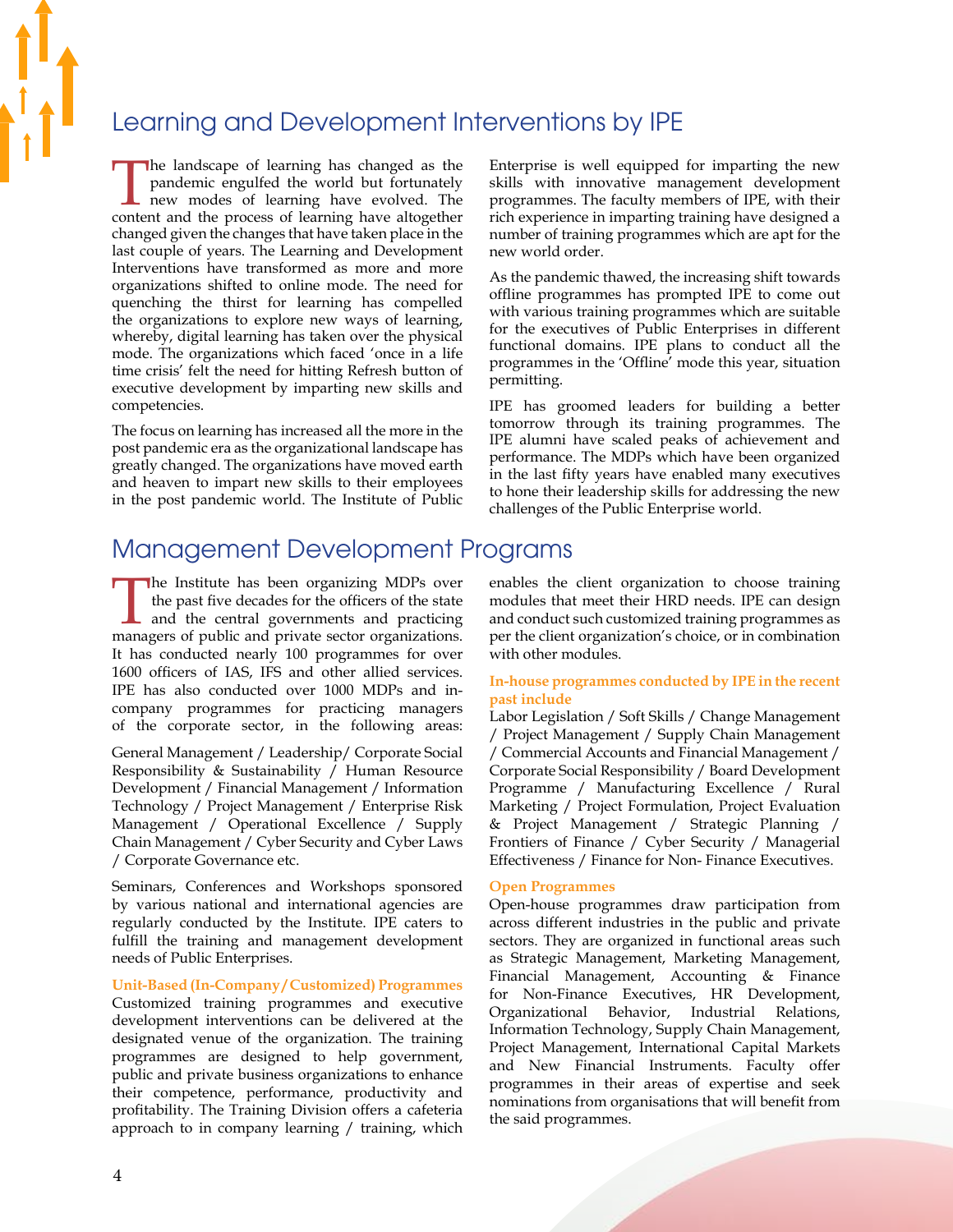## List of Programmes for the Year 2022-23

| S No             | <b>Title of Programme</b>                                                                              | <b>Dates</b>            | <b>Programme Director (s)</b>                                         |
|------------------|--------------------------------------------------------------------------------------------------------|-------------------------|-----------------------------------------------------------------------|
| $\mathbf{1}$     | <b>Capacity Building Programme for Faculty</b><br>[ICSSR Sponsored Programme]                          | Apr 25 -<br>7 May, 2022 | Dr Anand Akundy &<br>Dr C V Sunil Kumar                               |
| $\overline{2}$   | National Conference on 'Diversity in<br>Management - Development of Women<br>Executives'               | May 11-13, 2022         | Dr Narendranath Menon &<br>Dr Sinju Sankar                            |
| 3                | Training and Capacity Building Workshop on<br>"Management of Individual Behaviour for Social<br>Good". | May 23-4 June,<br>2022  | Dr M M Karuna,<br>Dr S Vivek & Dr P Mahesh                            |
| $\overline{4}$   | New Labour Codes, Industrial Relations and<br>Labour Administration                                    | May 25-27, 2022         | Dr Deepti Chandra                                                     |
| 5                | Capacity Building Programme on<br>"Sustainable Tourism in Challenging Times:<br>The New Normal"        | <b>May 2022</b>         | Prof R K Mishra,<br>Prof P S Janaki Krishna &<br>Dr Ch Lakshmi Kumari |
| 6                | <b>Ethical Hacking and Cyber Security</b>                                                              | June 8-10, 2022         | Mr A Rakesh Phanindra                                                 |
| $\overline{7}$   | Financial Technologies in the 21 <sup>st</sup> Century                                                 | June 15-17, 2022        | Dr K Bhavana Raj                                                      |
| $\,8\,$          | Operations and Supply Chain Analytics for<br><b>Competitive Advantage</b>                              | June 22-24, 2022        | Prof S Satish Kumar &<br>Dr C V Sunil Kumar                           |
| $\boldsymbol{9}$ | Leadership and Change Management                                                                       | June 28-30, 2022        | Dr A Sridhar Raj                                                      |
| 10               | Machine Learning and Artificial Intelligence for<br><b>Business Applications</b>                       | July 6-8, 2022          | Dr Rajkumar Pillay &<br>Dr Shaheen                                    |
| 11               | Board Orientation Program for Directors and<br><b>Senior Executives</b>                                | July 14-15, 2022        | Prof R K Mishra &<br>Ms J Kiranmai                                    |
| 12               | Emotional Intelligence & Good Communication -<br>The Language of Leadership                            | July 20-22, 2022        | Dr Swati Mathur &<br>Dr Vasanthi Dhonti                               |
| 13               | e-Procurement System for Vigilant and<br>Transparency                                                  | Aug 3-5, 2022           | Mr A S Kalyana Kumar                                                  |
| 14               | Companies (CSR Policy) Amendment Rules, 2021<br>- A Game Changer                                       | Aug 11-12, 2022         | Prof R K Mishra &<br>Ms J Kiranmai                                    |
| 15               | <b>Business Analytics with R</b>                                                                       |                         | Aug 17-19, 2022 Mr K Srinivas &<br>Dr Shaheen                         |
| 16               | Regulatory Compliance in Banks and Financial<br>Institutions                                           | Aug 22-23, 2022         | Prof Ramesh Suvvari &<br>Dr B Sankar Babu                             |
| 17               | Research Methodology on "Social Science<br>Research and Management Studies"                            | Aug 22-26, 2022         | Dr Anupama Dubey                                                      |
| 18               | Capacity Building Programme on<br>"Sustainable Tourism in Challenging Times: The<br>New Normal"        | Aug 2022                | Prof R K Mishra,<br>Prof P S Janaki Krishna &<br>Dr Ch Lakshmi Kumari |
| 19               | <b>Effective Project Management</b>                                                                    | Sept 7-9, 2022          | Prof S Satish Kumar &<br>Dr Abhay Srivastava                          |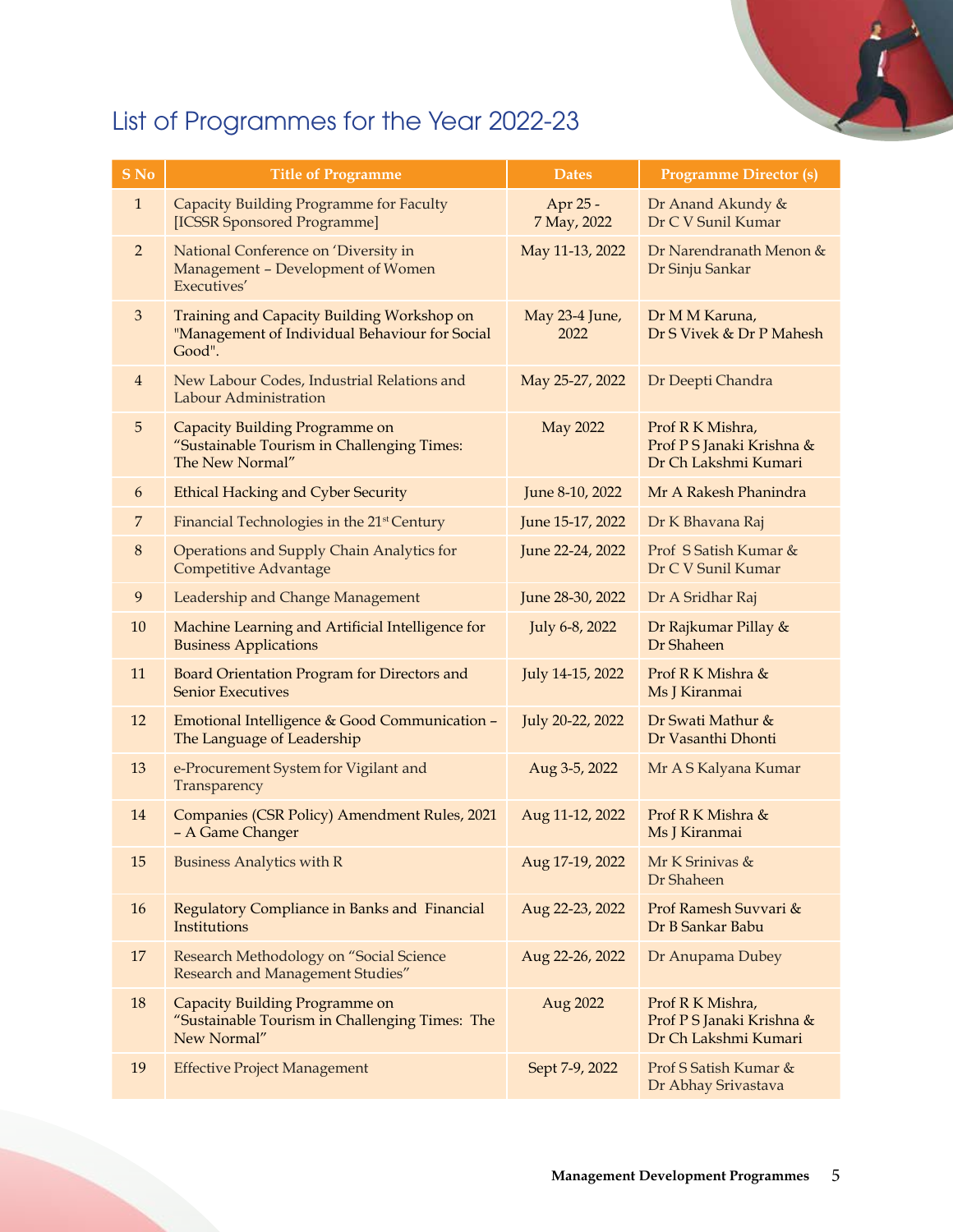## List of Programmes for the Year 2022-23

| S No | <b>Title of Programme</b>                                                                             | <b>Dates</b>            | <b>Programme Director (s)</b>                                         |
|------|-------------------------------------------------------------------------------------------------------|-------------------------|-----------------------------------------------------------------------|
| 20   | Enhancing Accountability & Responsiveness<br>in Scientific Organizations [DST Sponsored<br>Programme] | Sept 12-16, 2022        | Dr P Geeta $\&$<br>Dr A Sridhar Raj                                   |
| 21   | <b>Legal Aspects of PeopleManagement</b>                                                              | Sept 14-16, 2022        | Dr Deepti Chandra                                                     |
| 22   | Bigdata Analytics and Data Visualization                                                              | Sept 21-23, 2022        | Mr A Rakesh Phanindra                                                 |
| 23   | <b>Pricing and Sales Management</b>                                                                   | Sept 28-30, 2022        | Dr K V Anantha Kumar                                                  |
| 24   | Artificial Intelligence and Deep Learning<br><b>Techniques for Effective Business Decisions</b>       | Oct 12-14, 2022         | Dr Shaheen &<br>Dr Rajkumar Pillay                                    |
| 25   | Data Mining and Business Intelligence                                                                 | Oct 18-20, 2022         | Mr K Srinivas &<br>Dr Rajkumar Pillai                                 |
| 26   | Leadership and Change Management                                                                      | Oct 19-21, 2022         | Dr A Sridhar Raj                                                      |
| 27   | <b>Ethical Hacking and Cyber Security</b>                                                             | Nov 9-11, 2022          | Mr A Rakesh Phanindra                                                 |
| 28   | Corporate Reforms and Changing Corporate<br><b>Strategy</b>                                           | Nov 10-11, 2022         | Dr K Trivikram                                                        |
| 29   | Board Orientation Program - It's Her Time on<br>Board                                                 | Nov 17-18, 2022         | Prof R K Mishra &<br>Ms J Kiranmai                                    |
| 30   | <b>International Conference on "Sustainable</b><br>Development Goals"                                 | Nov 22-24, 2022         | Dr Ch Lakshmi Kumari &<br>Dr PS Janaki Krishna                        |
| 31   | Managing Foreign Currencies Risk and<br><b>Understanding Global Finance</b>                           | Nov 24-25, 2022         | Dr Rajesh G &<br>Dr M Karthik                                         |
| 32   | <b>Impact - Building Attitude</b>                                                                     | Nov 30 - 2 Dec,<br>2022 | Dr Swati Mathur &<br>Dr Ram Babu Lavuri                               |
| 33   | Capacity Building Programme on<br>"Sustainable Tourism in Challenging Times:<br>The New Normal"       | Nov 2022                | Prof R K Mishra,<br>Prof P S Janaki Krishna &<br>Dr Ch Lakshmi Kumari |
| 34   | Management of Technology & Innovation [DST<br><b>Sponsored Programme]</b>                             | Dec 5-9, 2022           | Dr P S Janaki Krishna &<br>Dr N G Satish                              |
| 35   | <b>Finance for Non-Finance Executives</b>                                                             | Dec 7-9, 2022           | Dr K V Ramesh                                                         |
| 36   | <b>Communication for Managerial Effectiveness</b>                                                     | Dec 12-13, 2022         | Dr Anand Akundy &<br>Dr N G Satish                                    |
| 37   | <b>Cyber Security &amp; Safety Measures</b>                                                           | Dec 14-16, 2022         | Mr A S Kalyana Kumar                                                  |
| 38   | <b>Valuation of Public Sector Enterprises</b>                                                         | Dec 21-23, 2022         | Dr A Pawan Kumar                                                      |
| 39   | <b>Operational Excellence for Success</b>                                                             | Jan 18-20, 2023         | Prof S Satish Kumar &<br>Dr Abhay Srivastava                          |
| 40   | Capacity Building Programme on<br>"Sustainable Tourism in Challenging Times: The<br>New Normal"       | Feb 2023                | Prof R K Mishra,<br>Prof PS Janaki Krishna &<br>Dr Ch Lakshmi Kumari  |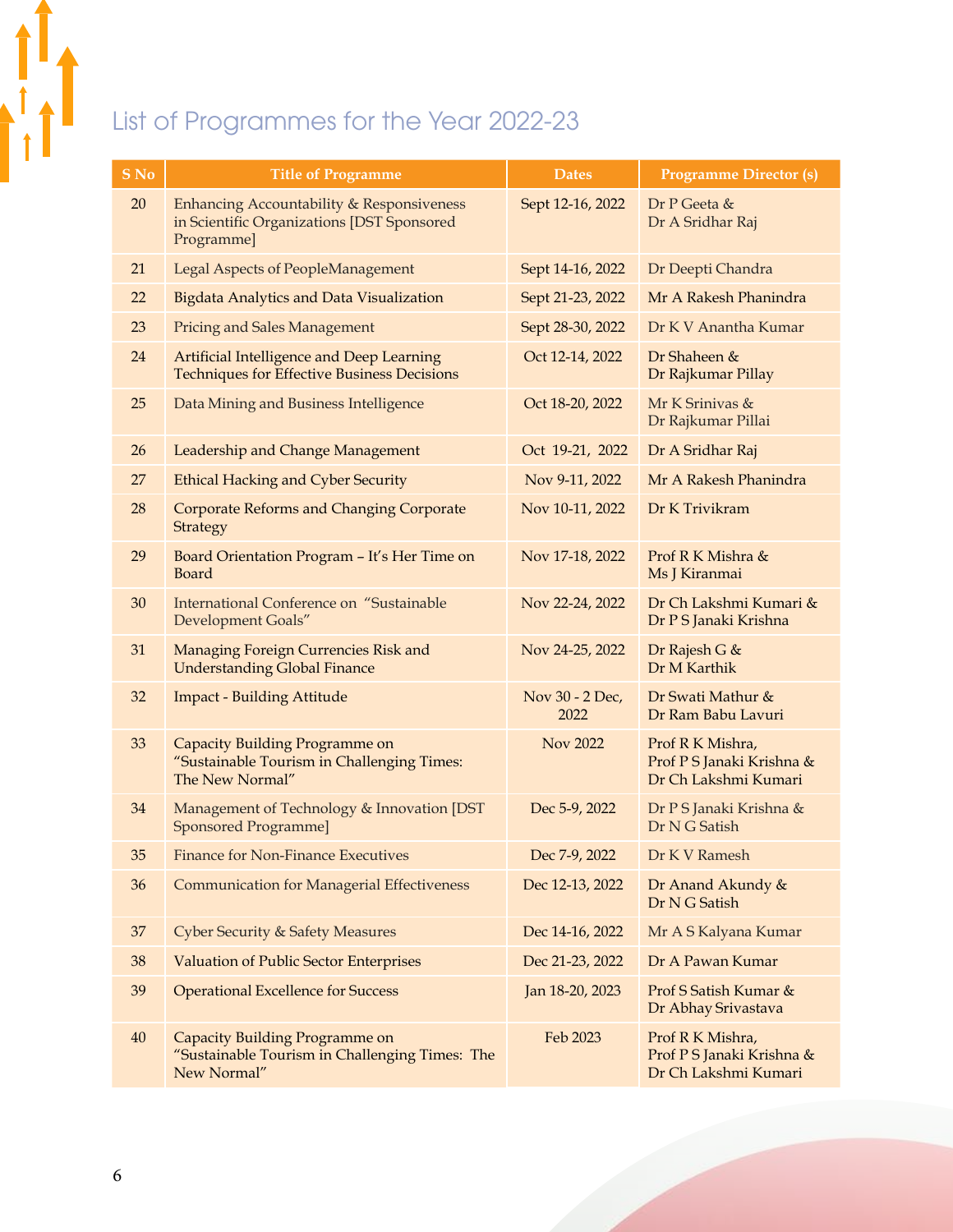

## The IPE Advantage

The is ideally placed in the forefront of delivering training programs for the executives of Public Enterprises.<br>Training programs have been an integral part of IPE since its inception in the year 1964, where the senior<br>ex PE is ideally placed in the forefront of delivering training programs for the executives of Public Enterprises. Training programs have been an integral part of IPE since its inception in the year 1964, where the senior Enterprises relied on the training programs for honing their managerial skills which proved critical for planning their growth in the ever changing dynamic world.

With its rich and varied experience in designing and delivering training programs, IPE is well placed to impart new insights and inputs in the post pandemic world. The faculty members of IPE are equipped with innovative pedagogies during the sessions for impactful learning. The pandemic has enabled IPE to emerge stronger in conducting the management development programs in online and offline mode, which were highly appreciated. Given its ability to design and deliver the training programmes to suit the clientele needs, IPE stands at the vanguard in imparting management skills to the executives of the Public Enterprises.



Participants of the Advanced Leadership Programme in Lausanne, Switzerland



Inauguration - Public Procurement and Contract Administration

National Conference on Diversity in Management - Development of Women Executives



Soft Skills for Enhancing Managerial Competencies - TSSDCL Inaugural - Research Methodology Programme